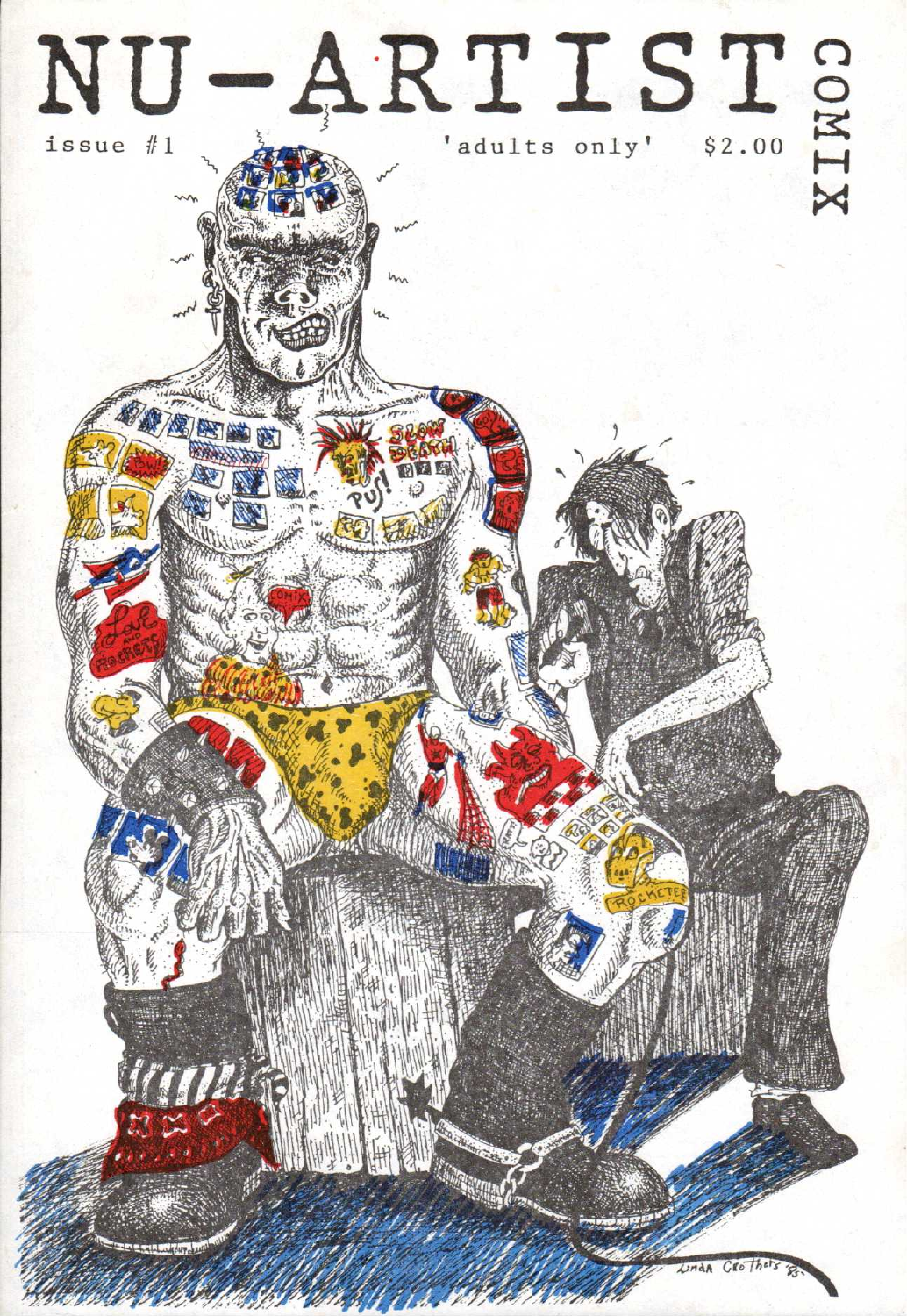

For additional copies of this comic book send \$2.50 pp. (USA) or \$3.50 pp. (outside USA) to: WARNING fanzine, P.O.Box 102993 Anchorage, Alaska 99510 U.S.A. DISTRIBUTOR INQUIRES WELCOME.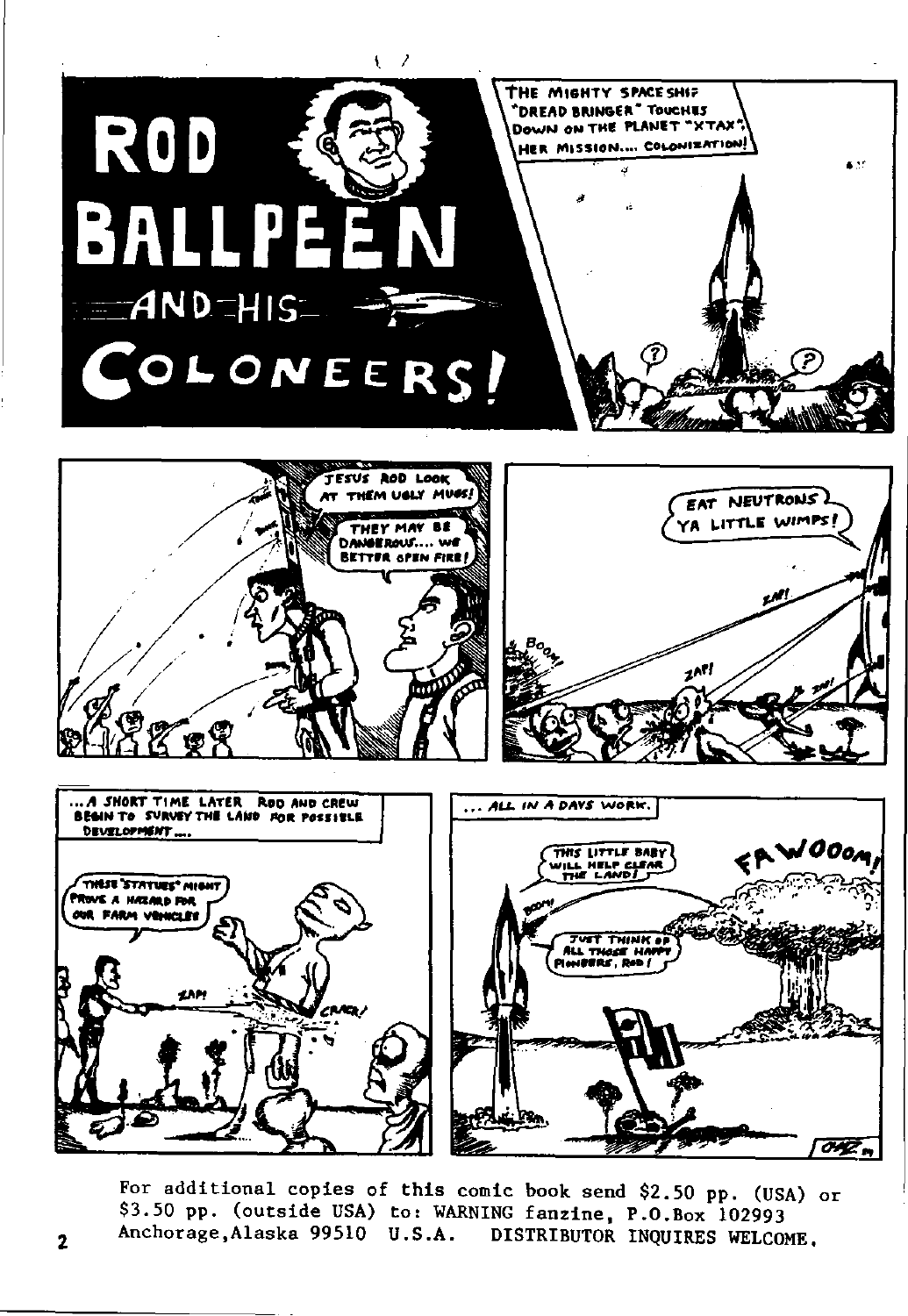CaNBars<sub>RA</sub>  $\mathbf{e}_i$ i•n. - - employee the contract of the contract of the contract of the contract of the contract of the contract of the<br>The contract of the contract of the contract of the contract of the contract of the contract of the contract o<br>  $\frac{1}{2}$   $\frac{1}{2}$   $\frac{1}{2}$   $\frac{1}{2}$   $\frac{1}{2}$   $\frac{1}{2}$   $\frac{1}{2}$   $\frac{1}{2}$   $\frac{1}{2}$   $\frac{1}{2}$   $\frac{1}{2}$   $\frac{1}{2}$ このりててきこ limited to  $1,000$  dopie HE<br>H march 1,1985 DEAR COMIC BOOK CONSUMER. First let me aooligize for the "form let- $\frac{1}{2}$  ( ter" but it was necessary due to the circumstances  $\begin{pmatrix} 1 & 1 & 1 \\ 1 & 1 & 1 \\ 1 & 1 & 1 \end{pmatrix}$ (which I do not have to explain to you) I will however ኔ<br>0 write you a personal hand written letter (for \$5.00 ash or M.O. only) anytime. Now let me "thank you" for making such a fine pur-Now let me "thank you" for making such a fine purpose (if you haven't paid for your own... hi / \copy.... put the damn thing down or buy it!). Well you cer-<br>Limity know a bargain when you see one. When I think of t 'tainly know a bargain when you see one. When I think of the  $I\!I$ The purchase that you made it sends chills up my spine. It gives  $\overline{A}$  me goosebumps all over my body and I just feel good all over...oh  $\overline{B}$  thank you! Oh thank you! You don't realize how good you make me<br>Theel. O me goosebumps all over my body and I just feel good all over...oh m thank you! Oh thank you! You don't realize how good you make me feel. Oh this is wonderfull...Oh shit...I did it again...oh...I'm  $\bigcap$  so embarrased. I' sure am glad you can't see this. Oh god how am I  $\bigcap$ so embarrased. I' sure am glad you can't see this. Oh god how am I going to explain, this to... the dry cleaners?... I'll just say it's  $\Lambda$ , Elmer's glue. Naw she'll never believe that. I could say it's....  $\prod_{i=1}^{n}$  no that's no good or maybe...nah! Hey why am I discussing this  $\cup$  U with you it's none of your business, besides I saved this page so  $\triangleright$ with you it's none of your business, besides I saved this page so I could tell you why NU-ARTIST COMIX was created.  $\mathbf{u}$ For the past two (2) years I have been involved in publishing **IKK**<br>G an alterdative music publication (WABNINC fanzine). People send mail to ds from everywhere. Some people submit stories, some pictures and even interviews. But my most favorite mail of  $\lambda$ all was letters packed full of artwork and comic strips.  $\bigcap$ <br>I was never disappointed because there was sluave some- $\widetilde{\mathbf{a}}$ I was never disappointed because there was always some- U thing interesting, new and even exciting (well most of the time). Anyway after a while I gained a massive stockpile of comics (and you know what you do when you have a massive stockpile of comics... that's right X you publish a comic book). So what you're holding in our hands is a compilation of 11 different car toonist art, all deserving of recognition and 'eside that I always wanted to put out a **comic book.** Ladies and gentlemen the staff of WARNING fanzine presents NU-ARTISTS COMIX.  $\simeq \simeq$  .  $\%$ HAVE ALWAYS ENCOUNT **ENCOUNTERED** ytoLENT OPPOSITION FROM MEDIOCRE MINDS.  $NSE$ TEIN -Co-Producer Paul Arvold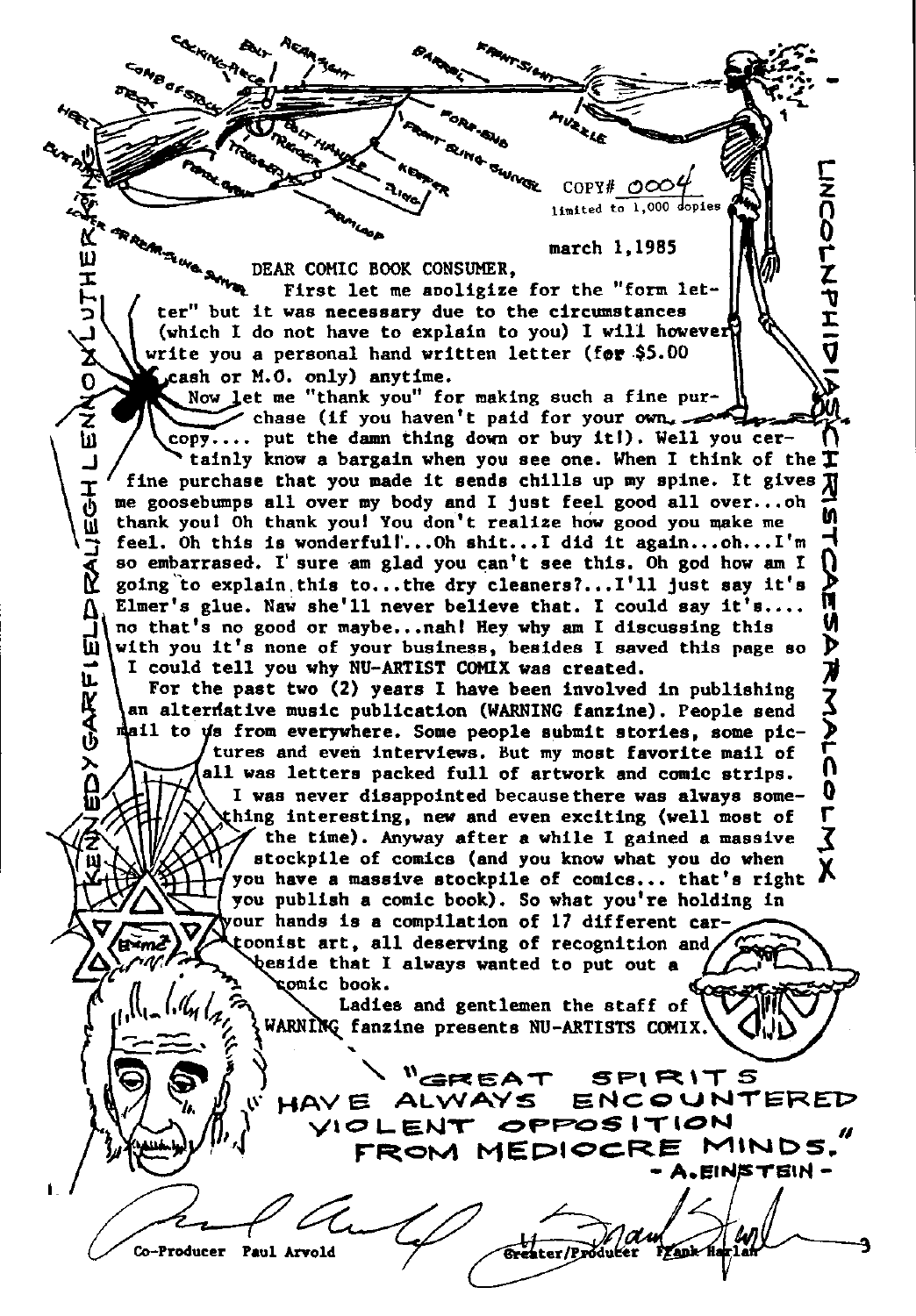BROOKE SKINS OUT ON EVERYONE, DESTROYS HER CAREER, AND GAINS SOME INSIGHT.



Next week: Brooke moves to Washington D.C.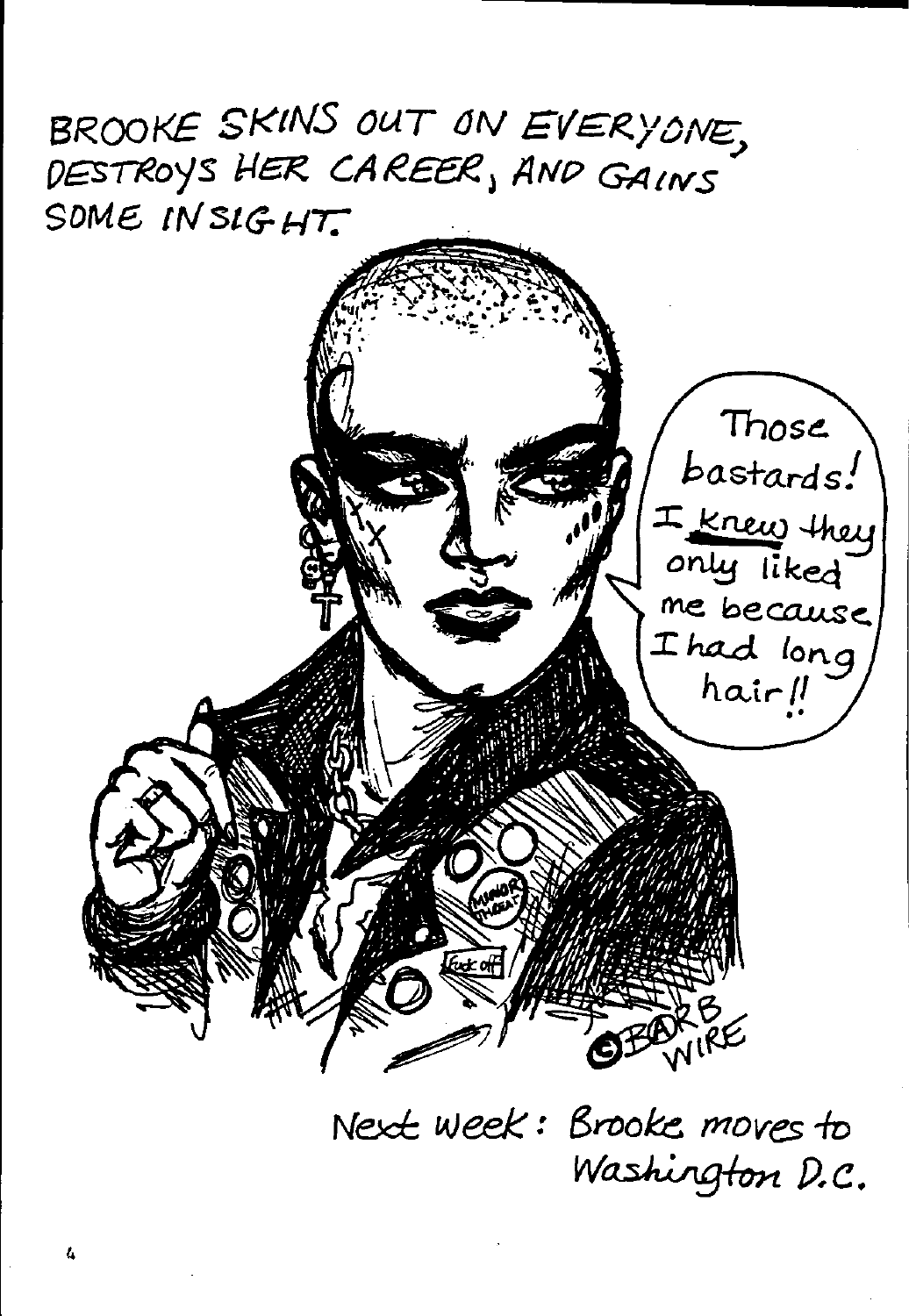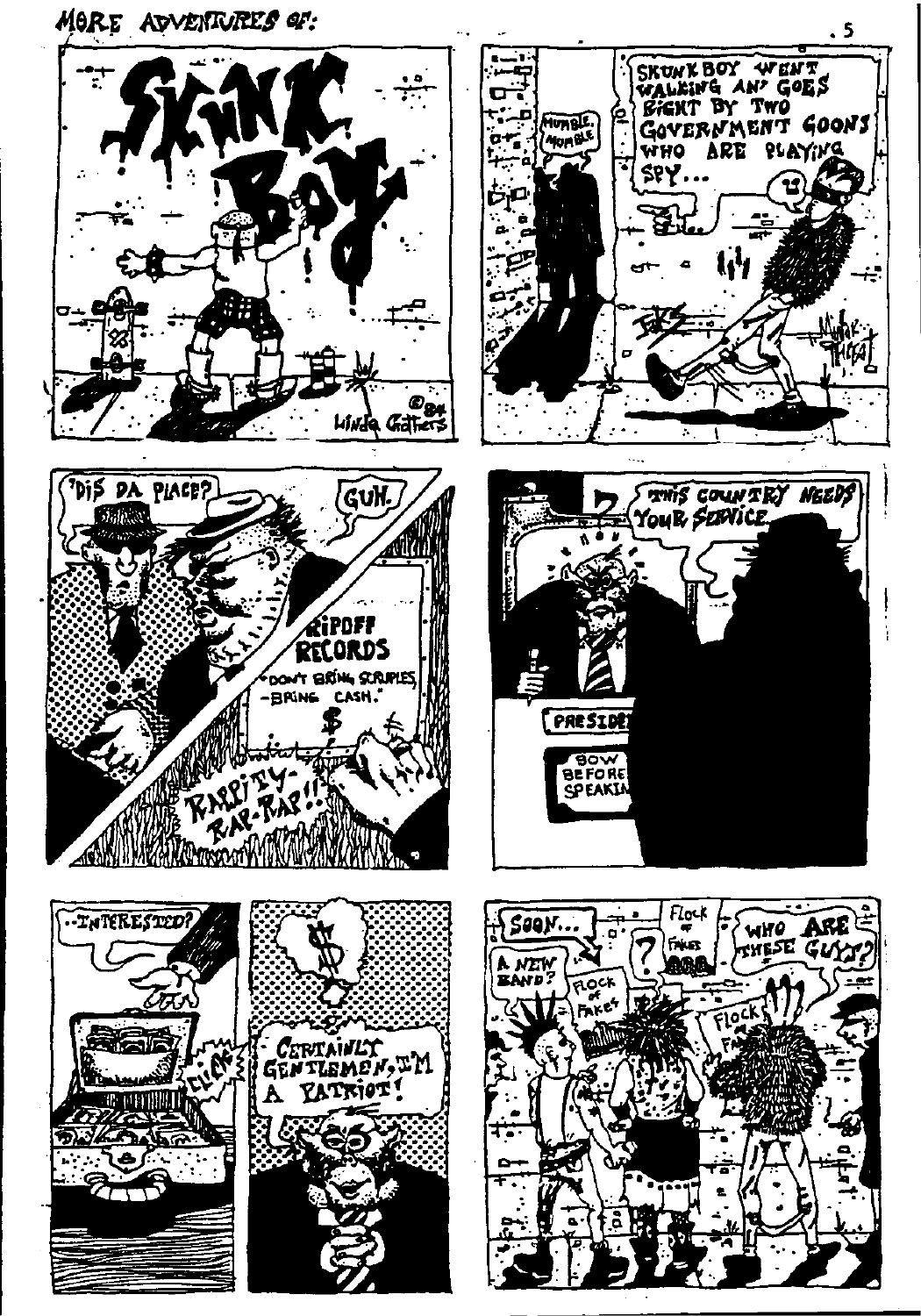









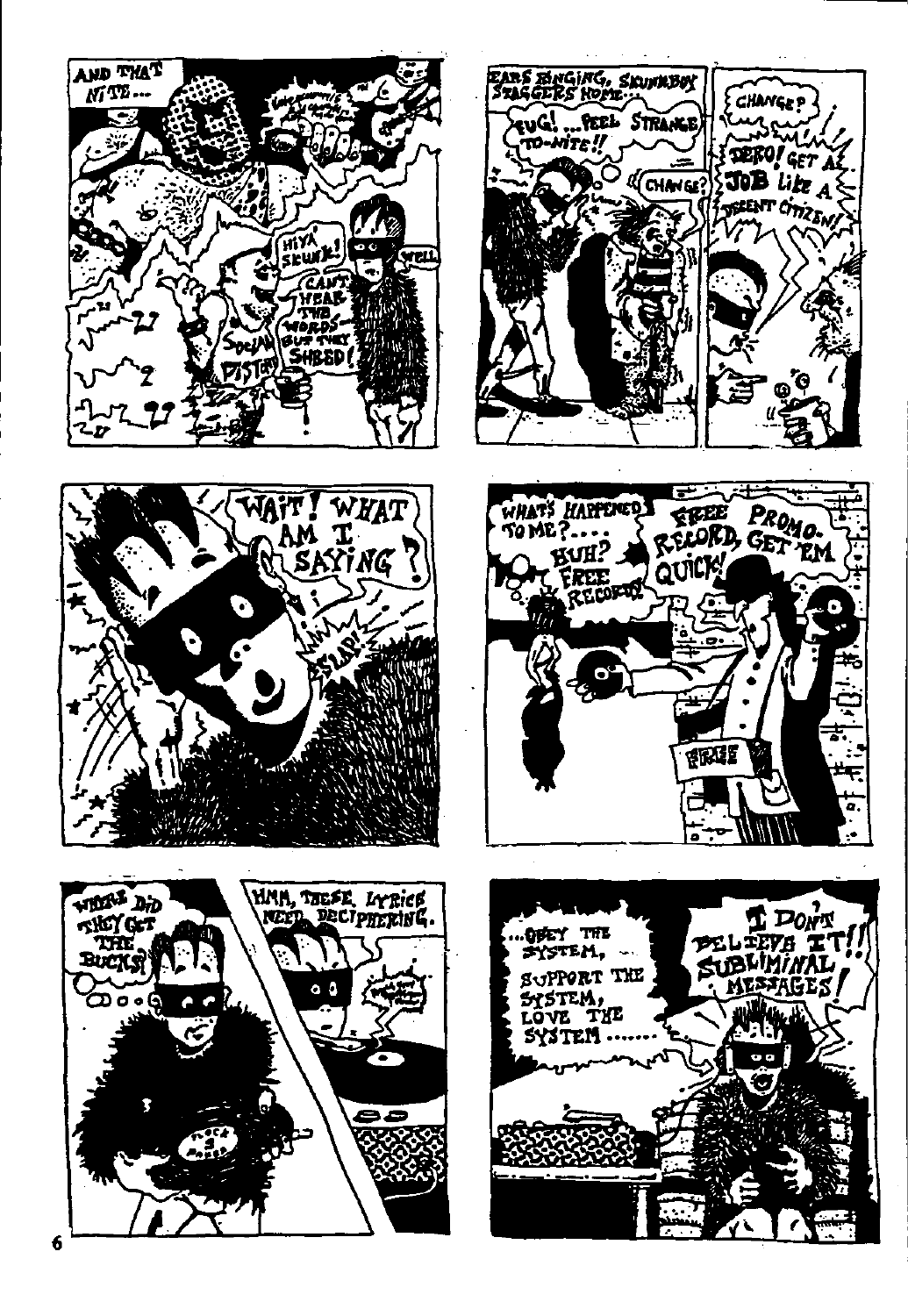



tkat<br>Qvl

GRRAR

OF CONTROLING

**AMIR 29** 

**BE-AWARE!** 

THOSE Sobnersiyes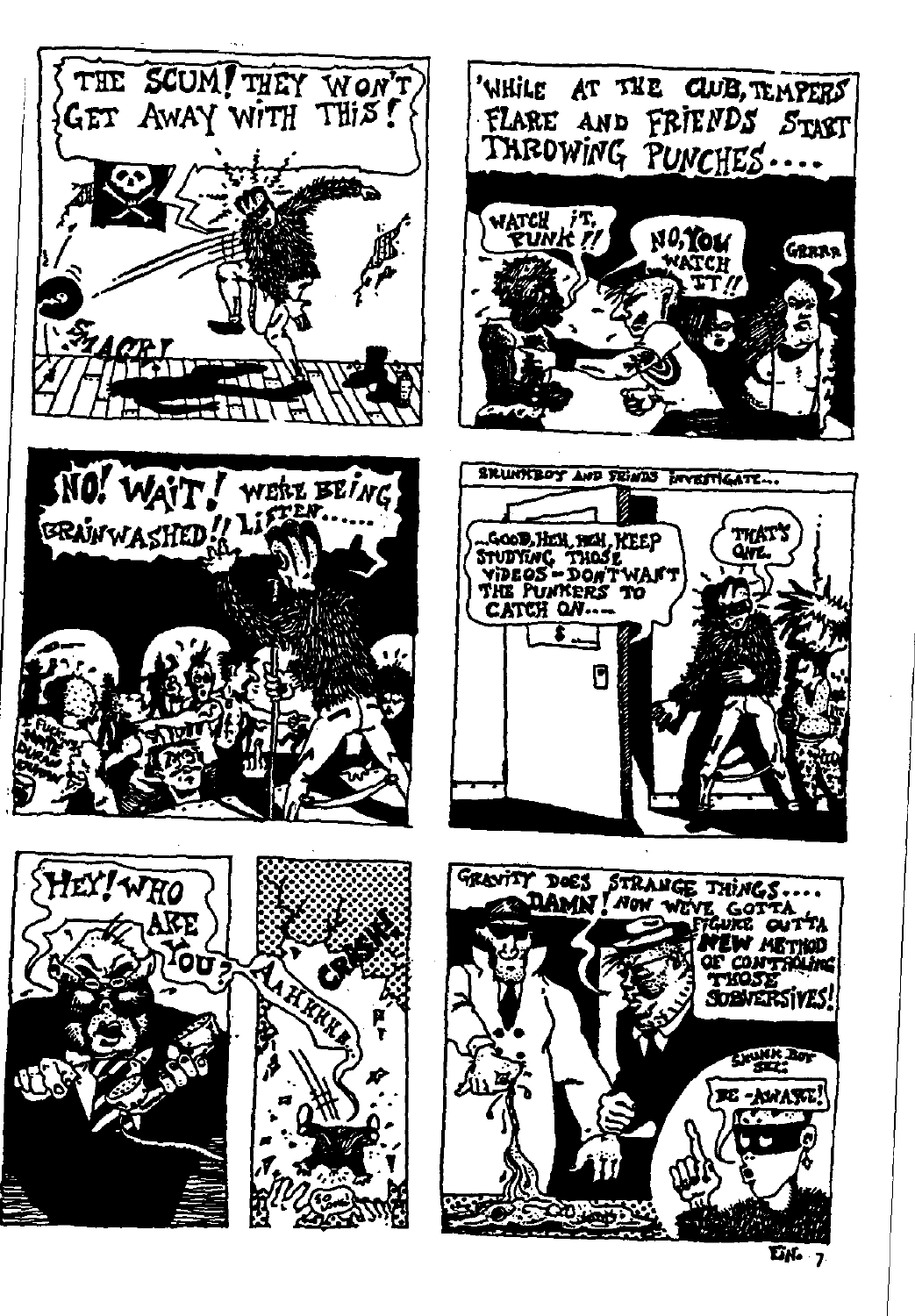

## The surprising truth ab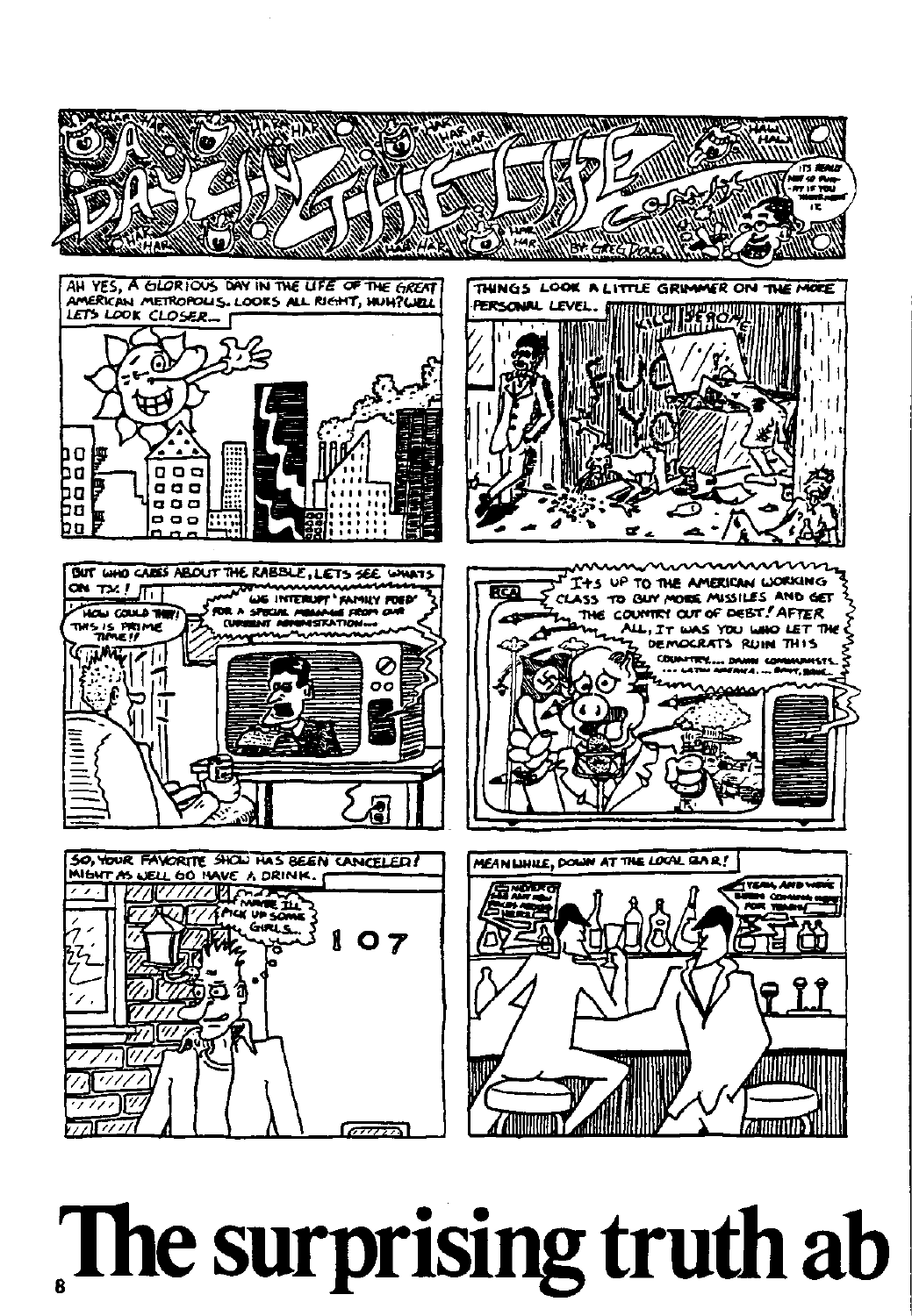



PERHAPS YOU COULD CHECK OUT THE LOCAL DISCO! WA.

ЛŦ.

was de

**WOAH!**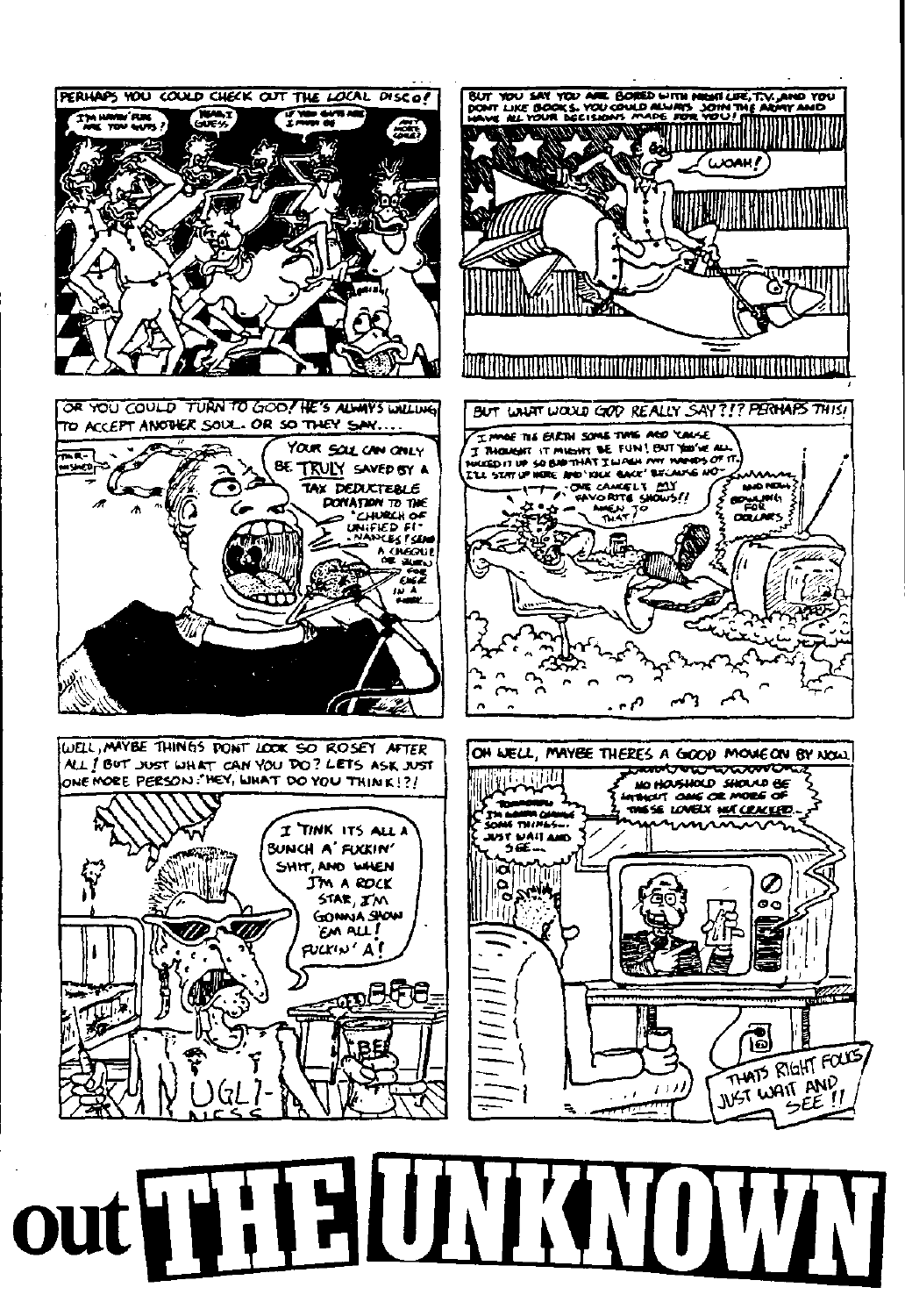

PARODY IN EVERYDAY LIFE NYTHING GOES A

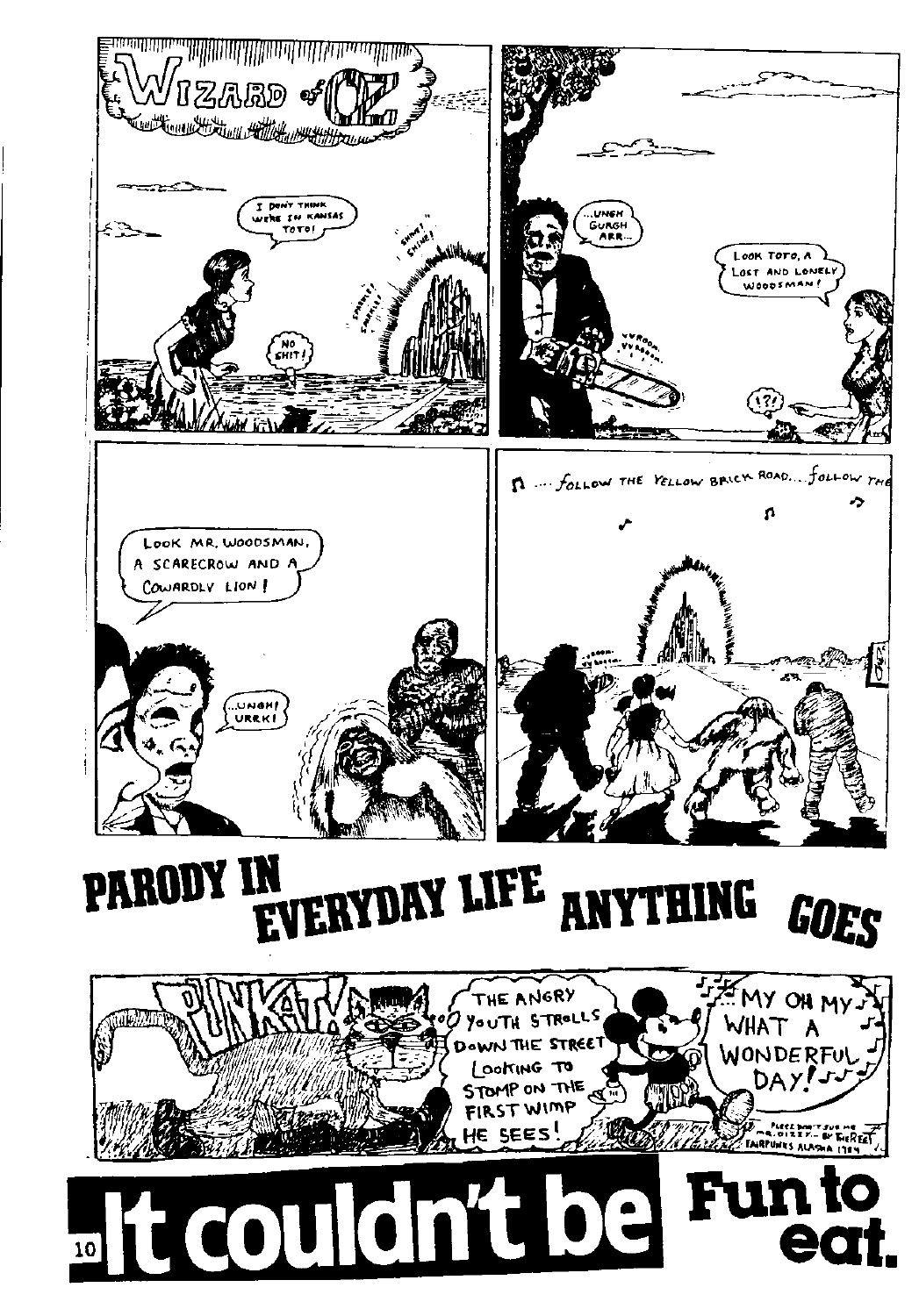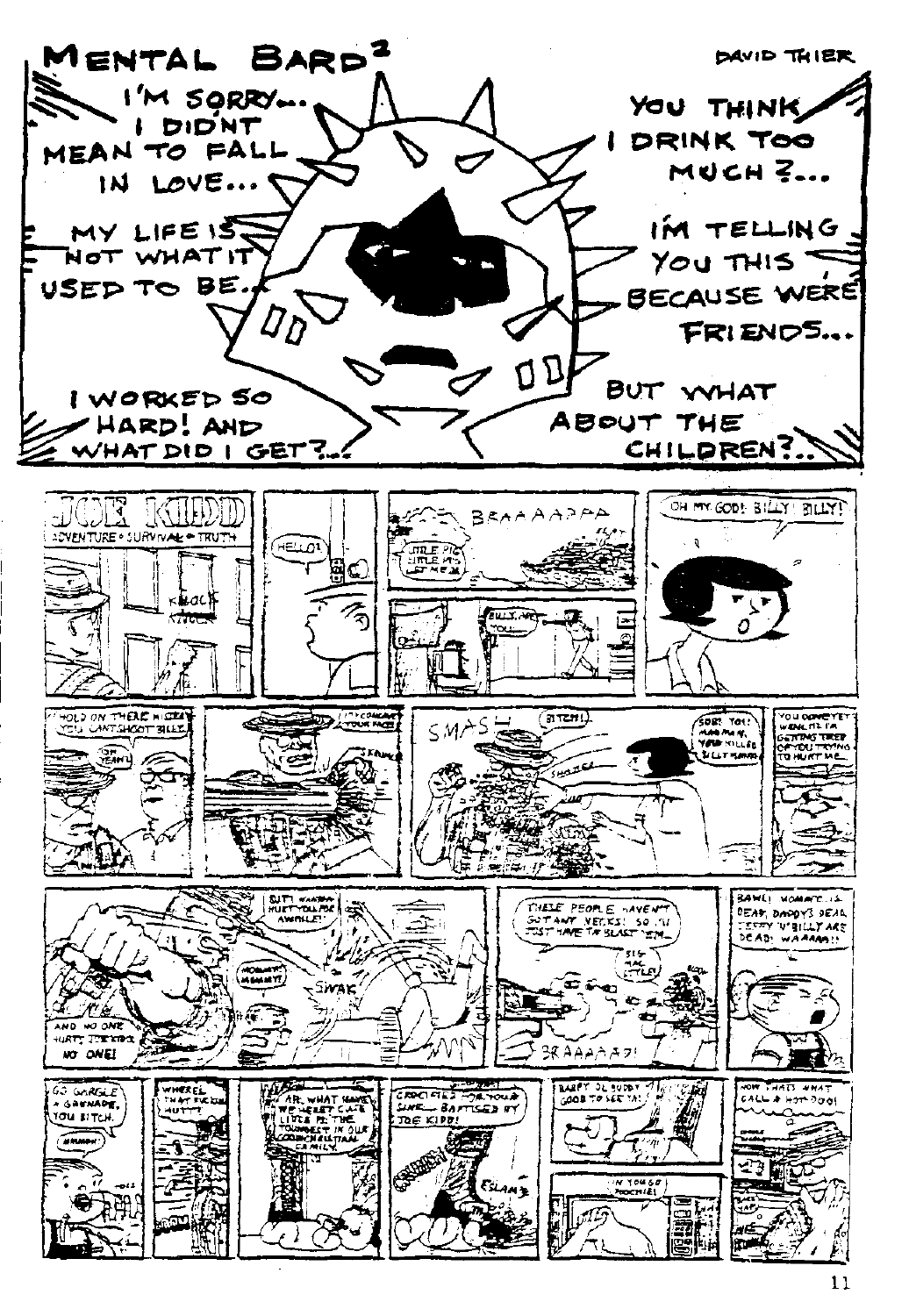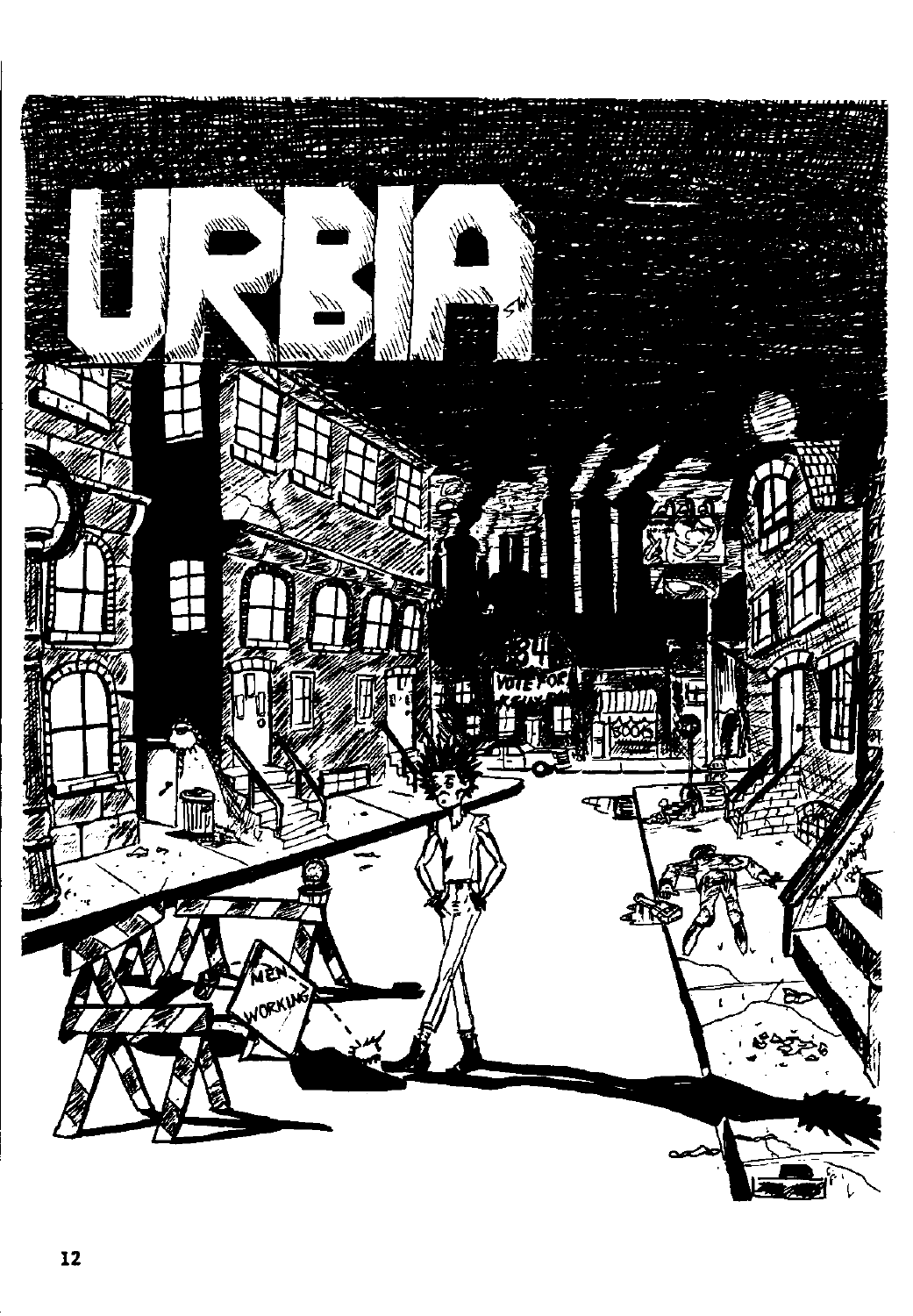

## Our people are our most  $13$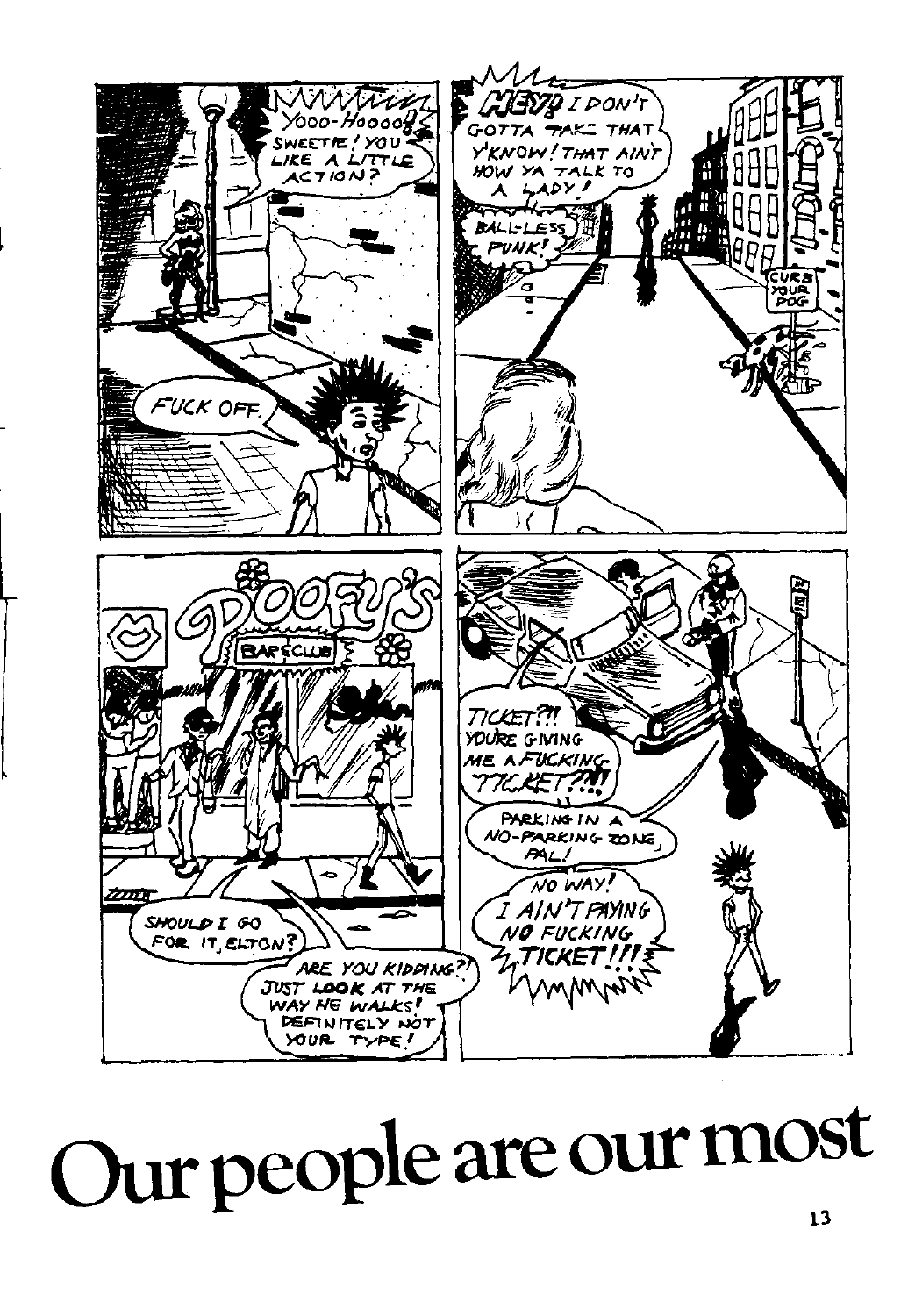

## important natural re-